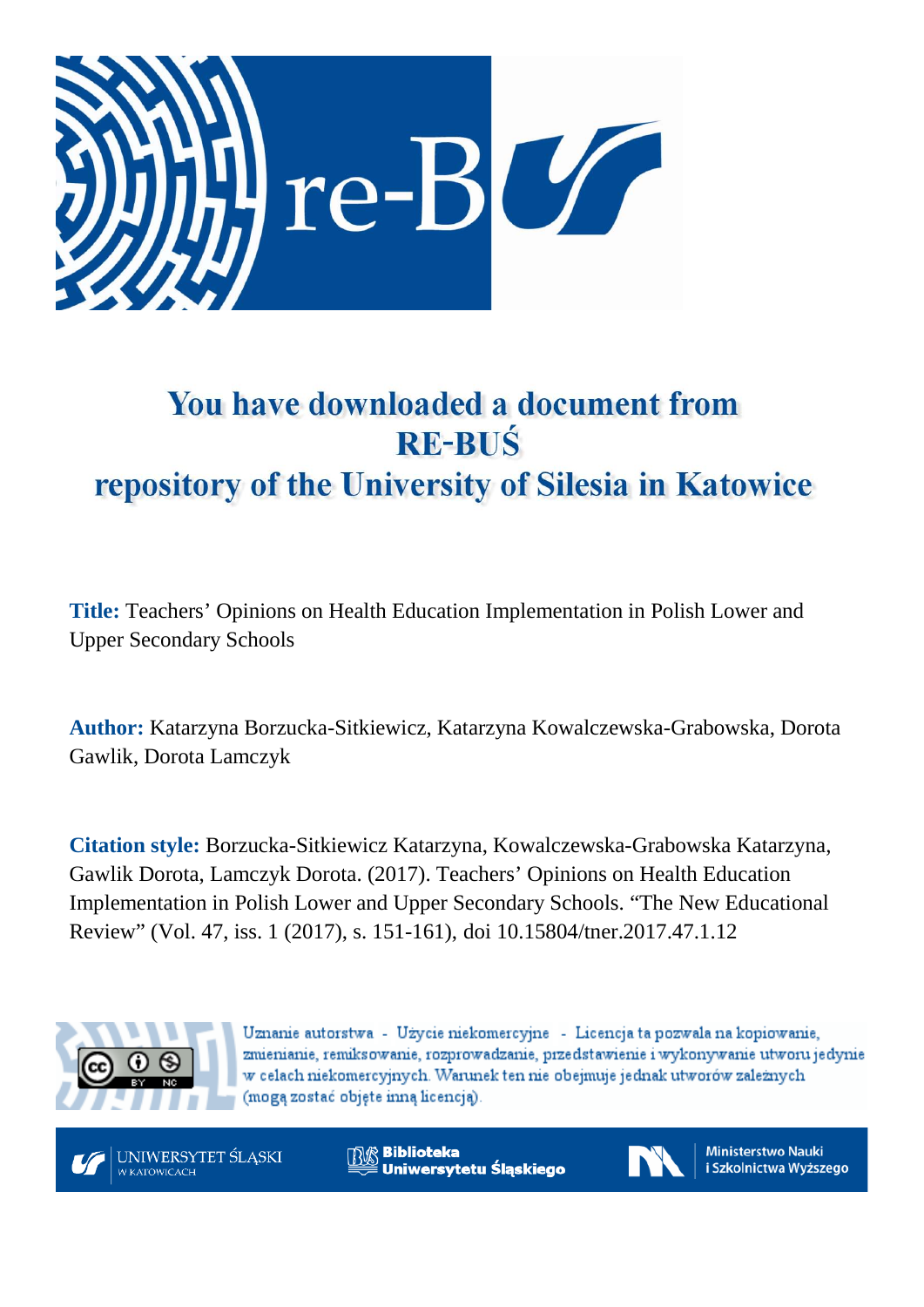

# **Teachers' Opinions on Health Education Implementation in Polish Lower and Upper Secondary Schools**

DOI: 10.15804/tner.2017.47.1.12

# **Abstract**

The article presents the findings of the research conducted in order to learn physical education teachers' opinions on the implementation of the health education content. The study was carried out in lower and upper secondary schools located in the region of Upper Silesia (Poland). A quantitative method was used to gather and analyse data. The survey was conducted with a specially designed questionnaire including 17 items. The research was based on the analysis of core curriculum concerning the objectives and content of health education planned to be implemented during physical education classes in lower and upper secondary schools. The research allowed for identifying potential gaps and good practices in school-based health education and health promotion in the Polish socio-cultural conditions.

**Keywords:** *health education, physical education teachers, health literacy, school practice, core curriculum, teacher training*

# **Introduction**

Schools may play a special role in creating health behaviours. There are no doubts that the central role of the school is teaching and learning, but it is also a unique community resource to promote health among children, families and teachers, because health and education are inseparably linked (Tang, Nutbeam,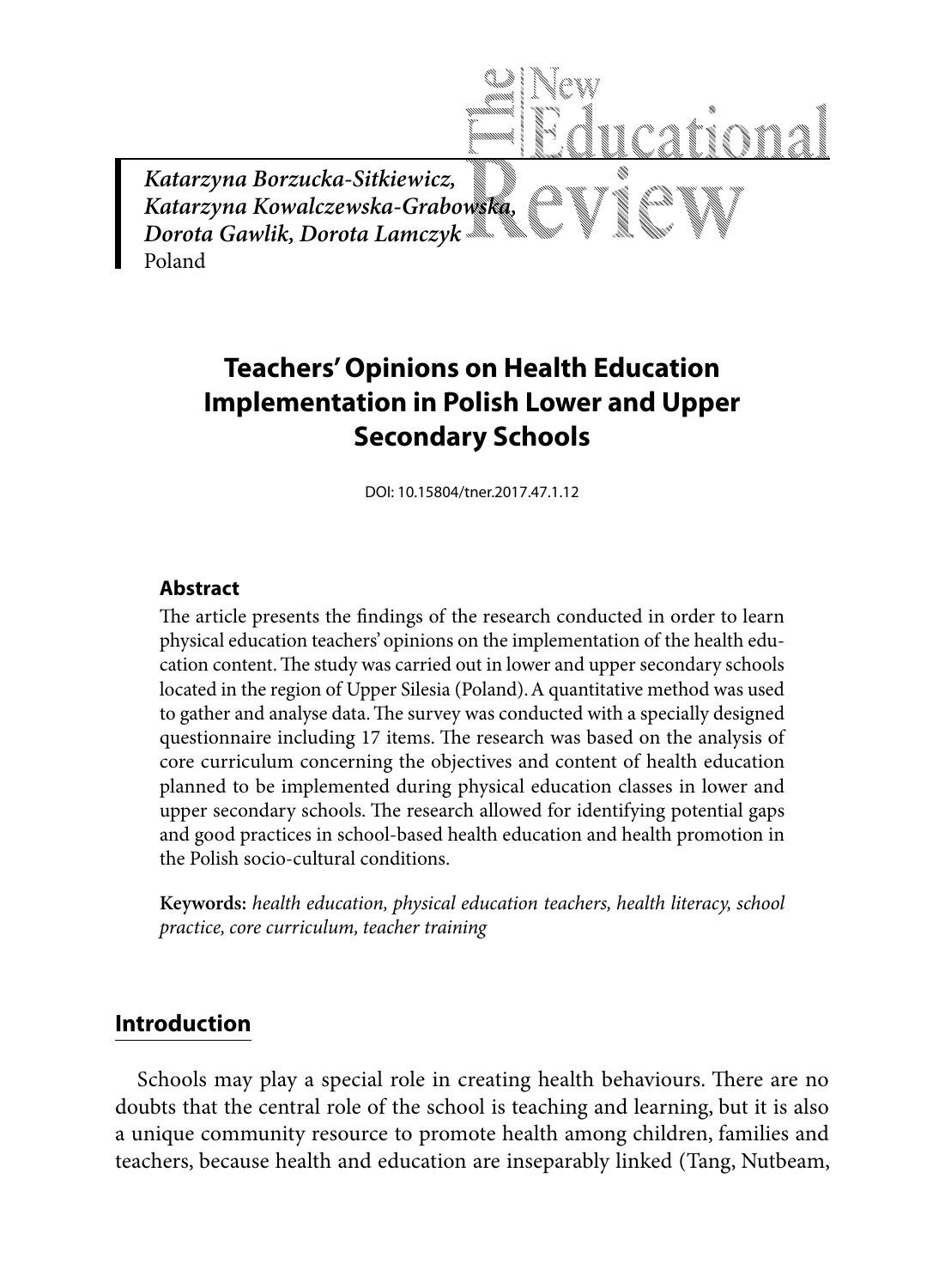Aldinger, 2009). The significant role of the school in the improvement of health was indicated in a lot of international research (Mukoma, Fisher, 2004; Jourdan, Mannix McNamara, Simar et al., 2010). It was proven that healthy pupils who attend school tend to learn better and, furthermore, proper education influences the development of healthier population. Therefore, the development of national and regional school health policies is supported by the recommendations from the World Health Organization (1997).

For this reason, over the years there have been attempts to introduce health education into the core curriculum in Polish schools. Despite many years' attempts, health education was introduced as late as in 1997, but it was not included in the school timetable. Two years later, i.e., in 1999, 'health education' educational path was introduced in primary school and lower secondary school, and in 2002, 'health education' educational path was introduced in all types of schools. In 2008, a decision was taken to incorporate the 'health education' module in the core curriculum of physical education in lower and upper secondary schools. Policymakers assume that it should be followed by the school at specific education stages within the scope of many subjects (the Polish language, foreign languages, social studies, biology, preparation for family life), but mainly during physical education lessons.

Similar organizational solutions were implemented in, e.g., New Zealand and Australia – the school subject concerning health education was called there "Health and Physical Education" (HP&E). In New Zealand this subject was introduced into schools in 1999 and it is a part of school core curricula from the 1st to 10th year of education (5-14/15 year-olds) (Sinkinson and Hughes, 2008: 1074). The same regulations are applied in Australia (The Shape of the Australian Curriculum: Health and Physical Education, 2012: p.10; Lynch 2015). A congruent form has the school-based health education in Japan, Canada and Croatia.

Aims of health education in the framework of physical education are focused on the holistic concept of health (Antonovsky, 1987) and take into consideration mental, social and biological aspects of health, (i.e., explaining why health is a value for a human being and a resource for society and how health should be taken care of during youth and early adulthood, explaining the meaning of responsibility for one's own health and the health of other people, discussing constructive, optimistic ways of explaining difficult events and transformation of negative thoughts into positive ones, etc.) (Regulation of the Ministry of Education, 2009).

The teacher implementing health education should have the following competences (Erbas, 2013):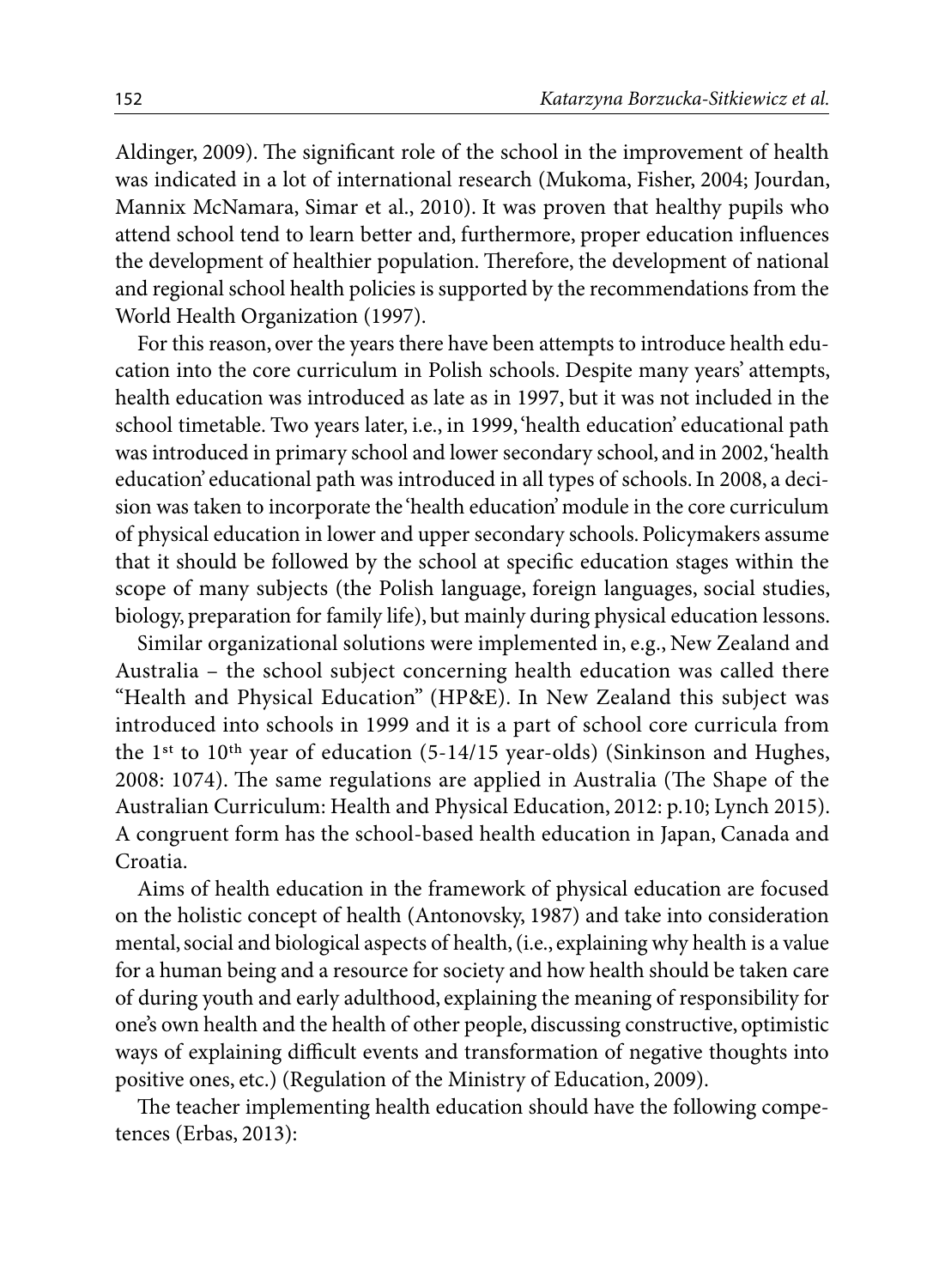- The knowledge of: health and its determinants; prevention of common hazards, disorders and diseases; health education – its objectives, process, methods of implementation and evaluation; health promotion, with the emphasis on health-promoting school;
- The skills concerning: diagnosing students' knowledge, health behaviours and needs in the field of health education; planning of the health education programme; implementation of the health education basic issues; cooperation and seeking allies to carry out health education at schools; the use of activating learning methods and creating an atmosphere conducive to well-being, participation and activity of students; health education process and result evaluation;
- The attitude which is characterized by: the belief that health is a value and a resource for humans and society; willingness to improve one's own health, as well as personal and social skills; openness to the needs of others, empathy; the ability to create patterns of health behaviours for students, motivate them and support their efforts; the ability to create a healthy environment.

The above-mentioned issues prompt the reflection on how health education is implemented at schools by physical education teachers.

# **Methodology**

# **Research questions**

The presented study was focused on the opinions of physical education teachers concerning the implementation of the health education content at schools and their competences in the field of health education. The survey aimed to answer the following research questions:

- 1. What health education objectives and content, in line with the core curriculum of physical education, should be implemented in lower and upper secondary schools?
- 2. What health education content is currently implemented by physical education teachers at the stage of lower and upper secondary schools?
- 3. How much time during a school year do physical education teachers actually spend implementing the health education content?
- 4. What methods are used by physical education teachers while implementing the health education content?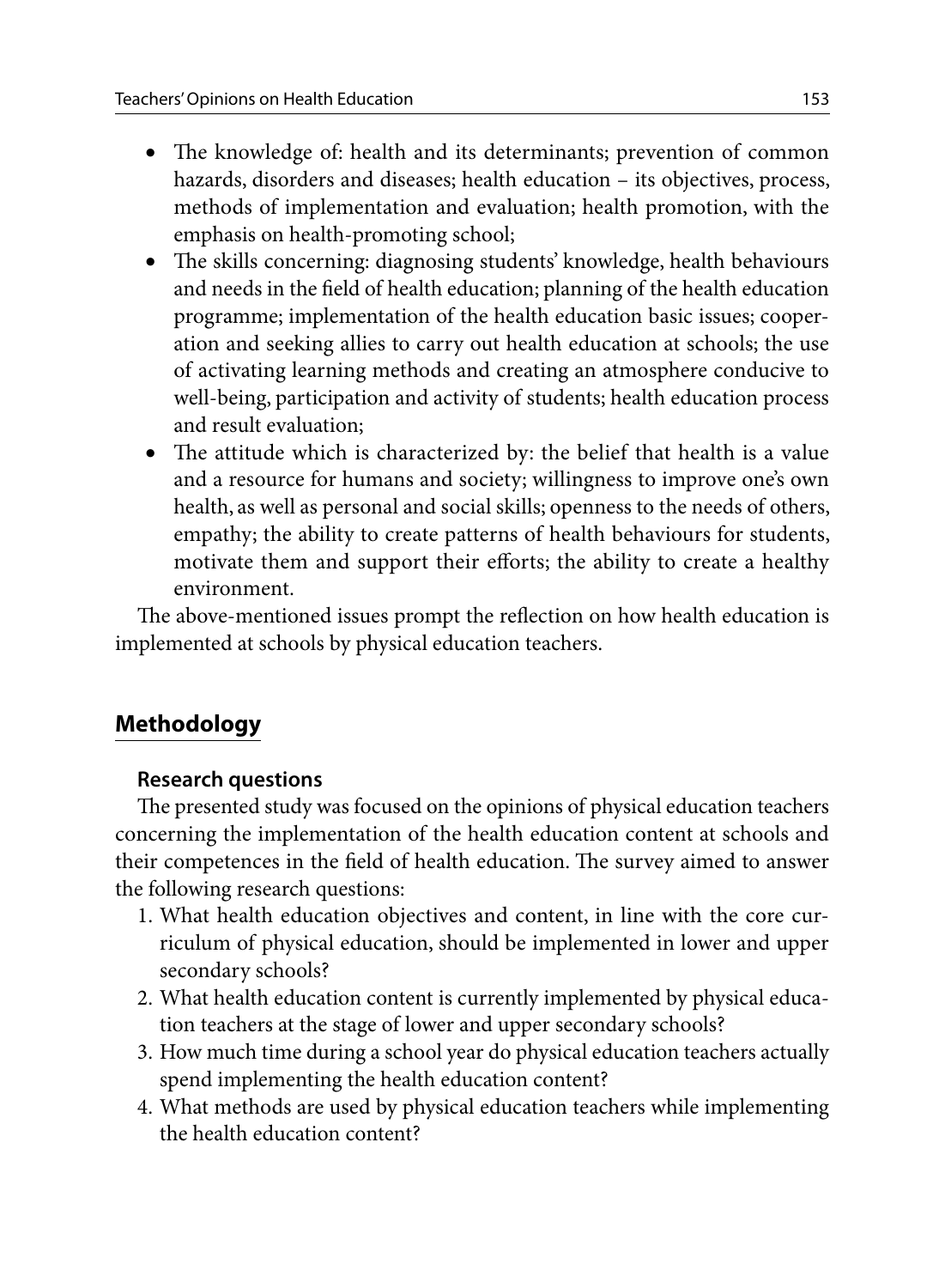- 5. What are the inhibitors of health education implementation in physical education teachers' opinions?
- 6. Do physical education teachers believe that they have the necessary expertise to carry out health education?

Due to the diagnostic type of the research, hypotheses were not formulated.

#### **Instruments**

Document analysis and a questionnaire were two techniques employed in the research. Detailed analysis concerned the objectives and content of health education implemented during physical education lessons, specified in the *Regulation of the Ministry of National Education on core curricula for pre-school and general education in particular types of schools (27 August 2012), Attachment 4: Core curriculum of general education for lower and upper secondary schools, graduation from which results in obtaining a school leaving certificate upon passing a final exam.*  Currently valid documents were the basis for drawing up a survey questionnaire.

A specially designed questionnaire including 17 items was used in the research. The questionnaire was reviewed after pilot research. The used tool posed a range of questions about respondents' teaching experience (i.e.: What objectives do you achieve during physical education lessons? How do you assess the core curriculum in the area of health education? What methods do you use during health education lessons? What inhibitors of health education do you recognize in your school?). The questionnaire also included questions about age, gender, teaching experience and completed courses/training. Participation in the questionnaire was anonymous and voluntary.

## **Participants**

Participants were randomly recruited. The sample consisted of 130 teachers of physical education, employed in lower and upper secondary schools in the region of Upper Silesia (Poland). 50.78% of the participants were female and 49.22% were male. Age distribution showed 17.97% to be 30 years and under, 32.81% aged 31-39 years, 35.16% aged 40-48 and 14.08% aged 49+. The majority of the respondents had 10-20 years of teaching experience. Only 16% of the teachers surveyed had completed additional training, out of whom 2 persons had had special training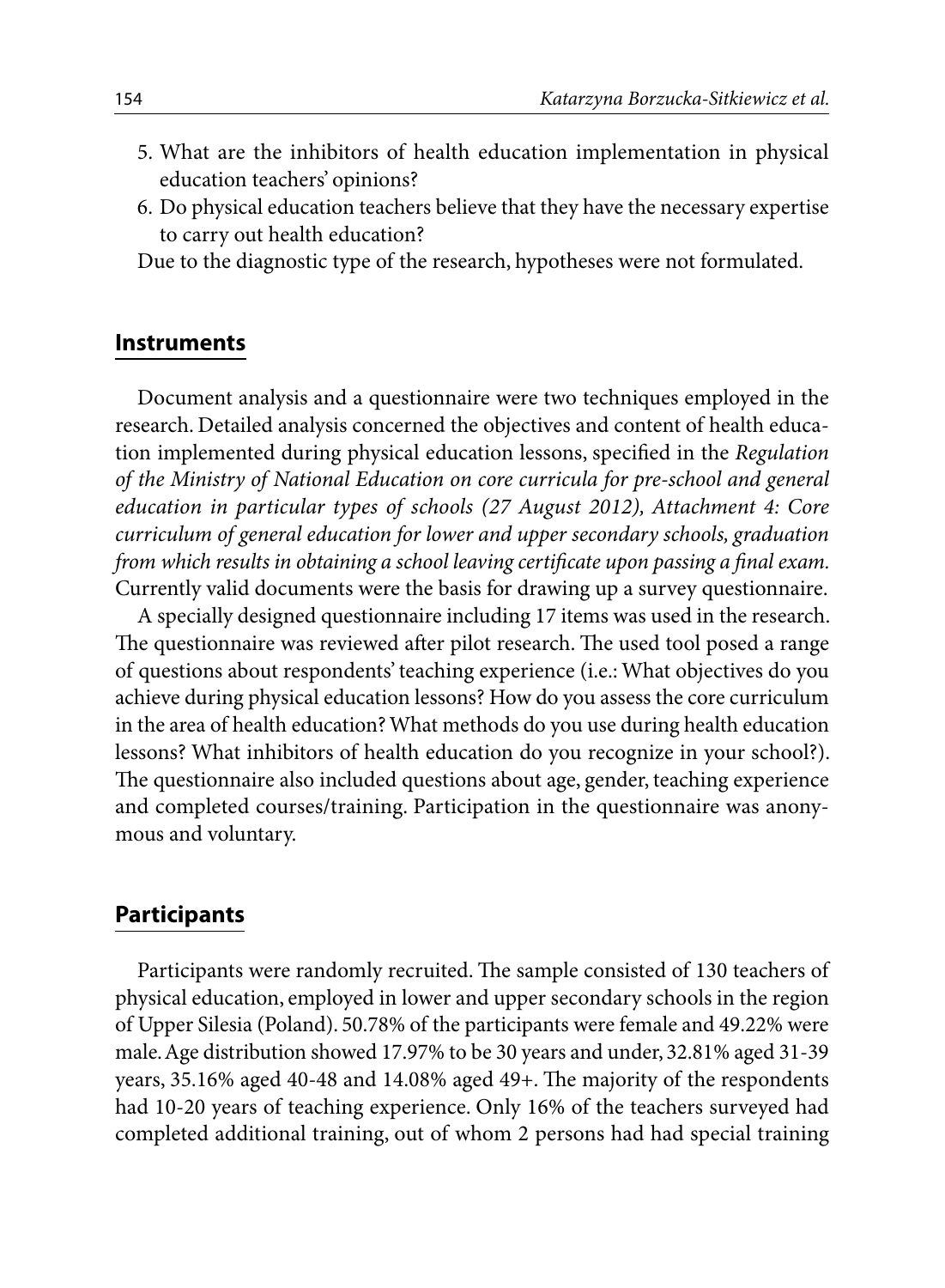in health education – other kinds of training and courses were connected with physical education.

# **Procedure**

The questionnaires were distributed by interviewers in randomly selected schools, and some of them were posted on-line. The participants filled in the questionnaire anonymously after giving verbal or written informed consent. The gathered data were analyzed using descriptive statistics.

# **Results**

Analysis of the Regulation of the Ministry of National Education of the 27<sup>th</sup> of August 2012 on core curricula for pre-school and general education in particular types of schools, Attachment No. 4, showed the guidelines of the Ministry in terms of learning objectives and content of health education. The table below presents a summary of learning objectives and teaching content for both types of schools:

| Lower secondary school                                                                                                                                                                                                                                                 | Upper secondary school                                                                                                                                                                                                                                        |
|------------------------------------------------------------------------------------------------------------------------------------------------------------------------------------------------------------------------------------------------------------------------|---------------------------------------------------------------------------------------------------------------------------------------------------------------------------------------------------------------------------------------------------------------|
| Learning objectives of health education                                                                                                                                                                                                                                |                                                                                                                                                                                                                                                               |
| • understanding the relationship between phys-<br>ical activity and health<br>• personal and social skills conducive to health<br>and safety                                                                                                                           | • implementation of the principles of<br>a healthy lifestyle in daily life<br>• skills conducive to disease prevention and<br>improvement of physical, social and mental<br>health                                                                            |
| Content of health education                                                                                                                                                                                                                                            |                                                                                                                                                                                                                                                               |
| • defining health<br>• health determinants<br>• pro- and anti-health behaviours<br>• dealing with negative emotions<br>• identification of one's strengths and weak-<br>nesses<br>• coping with stress<br>• social relations – with parents, peers and other<br>people | • health as a value for a human being and<br>resource for society<br>• caring for one's heath during youth and<br>early adulthood<br>• responsibility for one's own and others'<br>health<br>• positive thinking<br>• self-esteem<br>• decision making skills |

**Table 1.** Learning objectives and content of health education in lower and upper secondary schools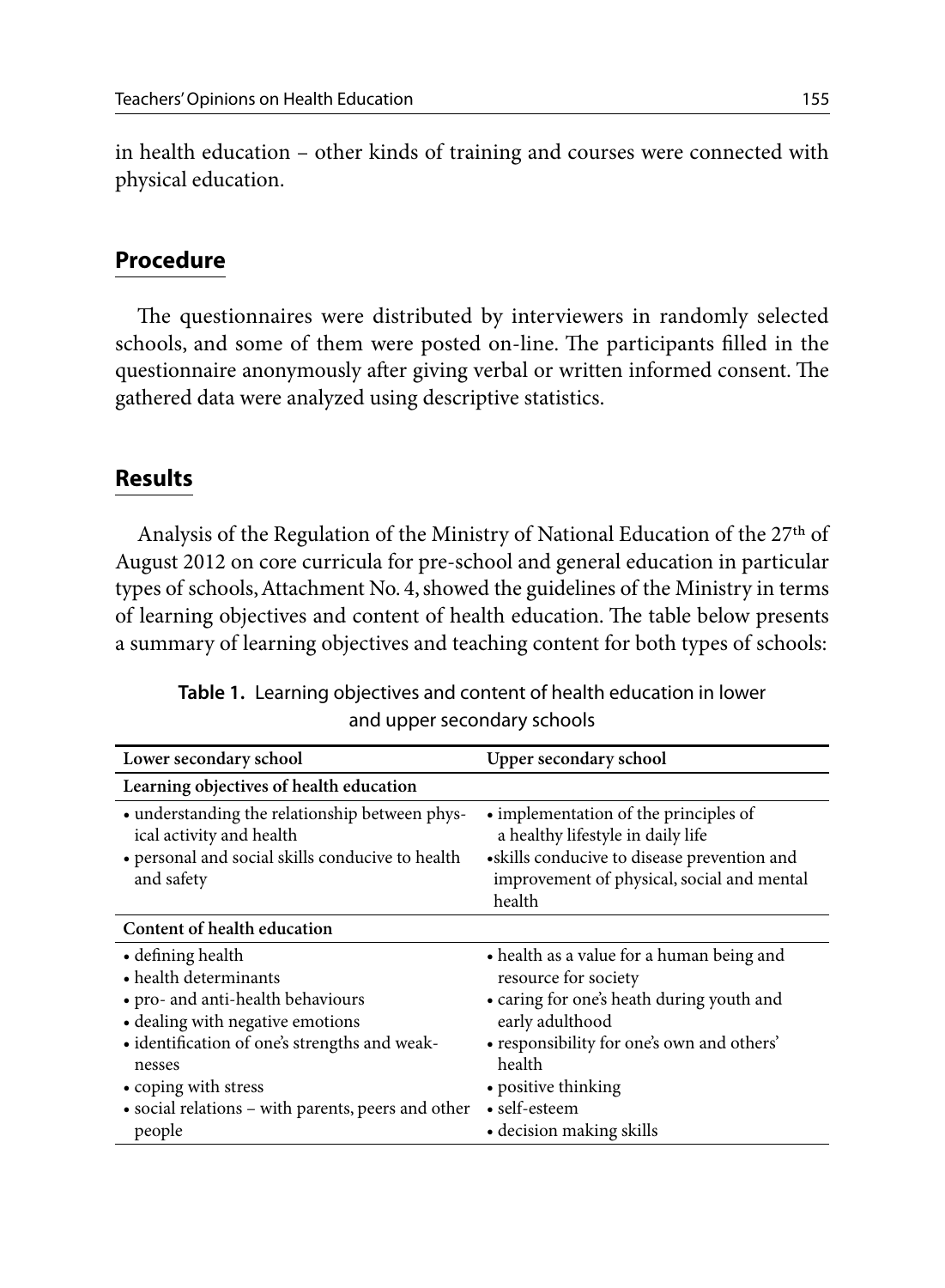| Lower secondary school                                                                                              | Upper secondary school                                                                                                                                                                                                                                                                                                                                                                                                                                                                                                                                                                                                                                                                         |
|---------------------------------------------------------------------------------------------------------------------|------------------------------------------------------------------------------------------------------------------------------------------------------------------------------------------------------------------------------------------------------------------------------------------------------------------------------------------------------------------------------------------------------------------------------------------------------------------------------------------------------------------------------------------------------------------------------------------------------------------------------------------------------------------------------------------------|
| Content of health education                                                                                         |                                                                                                                                                                                                                                                                                                                                                                                                                                                                                                                                                                                                                                                                                                |
| • seeking and receiving support<br>• assertiveness<br>• health and social damage resulting from risky<br>behaviours | • self-improvement<br>· social skills - coping with criticism, obtain-<br>ing feedback<br>• reasonable time management<br>• self-examination, health self-control, signifi-<br>cance of preventive examination<br>• patients' rights (active patient)<br>• knowledge about mental illnesses, fighting<br>stereotypes and stigmatization<br>• project on selected health issues - winning<br>allies and co-participants in school, at home<br>and in local community<br>• co-participation and cooperation of people,<br>organizations and institutions in activities<br>for health<br>• relationship between health and the envi-<br>ronment, creating an environment condu-<br>cive to health |

Source: Attachment No. 4 to the Regulation of the Ministry of National Education on core curricula for pre-school and general education in particular types of schools: Core curriculum of general education for lower and upper secondary schools, graduation from which results in obtaining a school leaving certificate upon passing a final exam. Obtained from: https://men.gov.pl/zycie-szkoly/ ksztalcenie-ogolne/podstawa-programowa/rozporzadzenie-o-podstawie-programowej-w-calosci. html (04.11.2016)

In addition to the above teaching content, the legislator also plans to introduce other health-related contents to be implemented during physical education lessons, e.g.:

- lower secondary school: preventing accidents and injuries, personal hygiene during puberty;
- upper secondary school: search for reliable information on health and sport, critical analysis of media information, prevention of civilization diseases, negative health impacts of work, attention to health during youth and early adulthood.

The above table shows that health-related content is very broad, and by assumption it should help students to acquire the necessary knowledge and skills in the field of health education, prevention and health promotion. Guidelines of the Ministry contributed to the formulation of research questions and were used to develop a questionnaire for physical education teachers.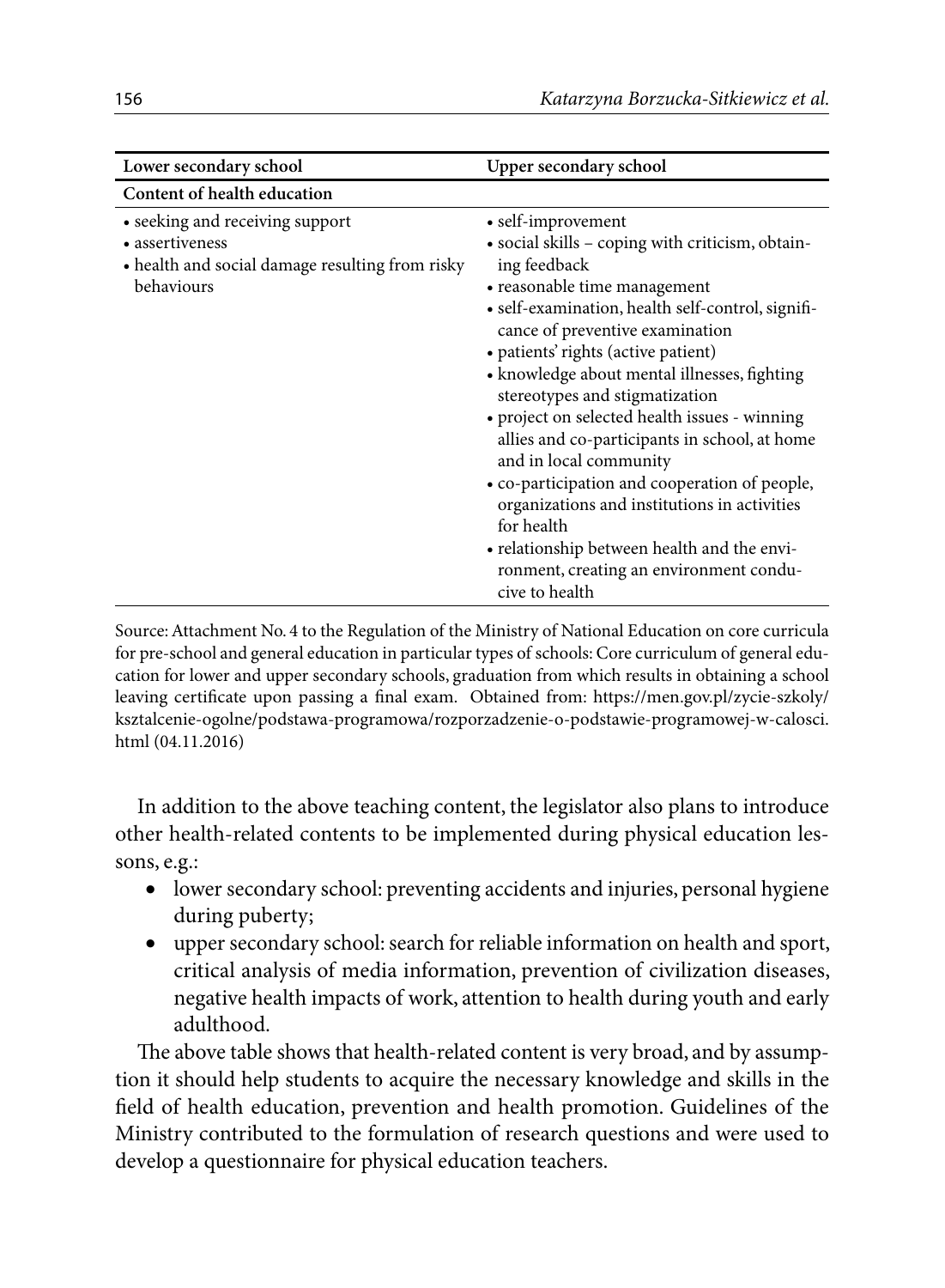During the survey, the teachers were asked what they considered to be the main goal of health education. The largest part of the respondents, 75%, considered the awareness of the need for lifelong physical activity as the main purpose of health education activities in the classroom. In turn, over 69% said that in fact they had mainly implemented the principles of a healthy lifestyle in daily life. 51.6% of the teachers focused primarily on skills related to preventing diseases and improving all aspects of health. Almost 48% of the respondents had mainly achieved purposes related to being a critical consumer and sports viewer. More than 3% of the respondents had achieved goals related to social risks, skills of controlling emotions, cooperation in a group, or developing the skill of following certain rules.

As far as the teachers' attitude toward the implementation of health education content in the core curriculum was concerned, more than 69% of the respondents were convinced that the health education content was suitable and useful for students**.** Approximately 8% expressed the view that the content provided in the core curriculum was inadequate and should contain additional issues. Over 20% of the respondents had no opinion on the subject or they did not know the content provided in the core curriculum.

The respondents were also asked about the time during a school year that they actually spent implementing the health education content. More than half of the teachers stated that they spent 30 hours during the school year implementing the health education content (according to the commentary on the core curriculum). Almost 33% of the respondents did not follow instructions indicated in the core curriculum and spent less than 30 hours per year dealing with issues related to health. Almost 8% of the respondents spent more than 30 hours per year dealing with the health education content and another 8% stated that they devoted no time at all to that purpose.

Next, the methods that the teachers use while implementing the health education content were analyzed. Almost 85% of the teachers stated that they used such methods and techniques of activating students as discussion and conversation. In turn, nearly 40% of the respondents, pointed to the use of case studies and more than 33% used project work and presentations. Less than 19% of the respondents said they used techniques based on visualization (mind maps, posters, etc.). Over 15% of the teachers declared the application of simulation techniques (role playing) in the classroom. 8.6% of the respondents used methods not defined in the questionnaire like photo-expression. Only 6.25% of the respondents used a portfolio method during classes.

The teachers were also asked to indicate the inhibitors of health education implementation. A vast majority of the teachers believed that difficulties in imple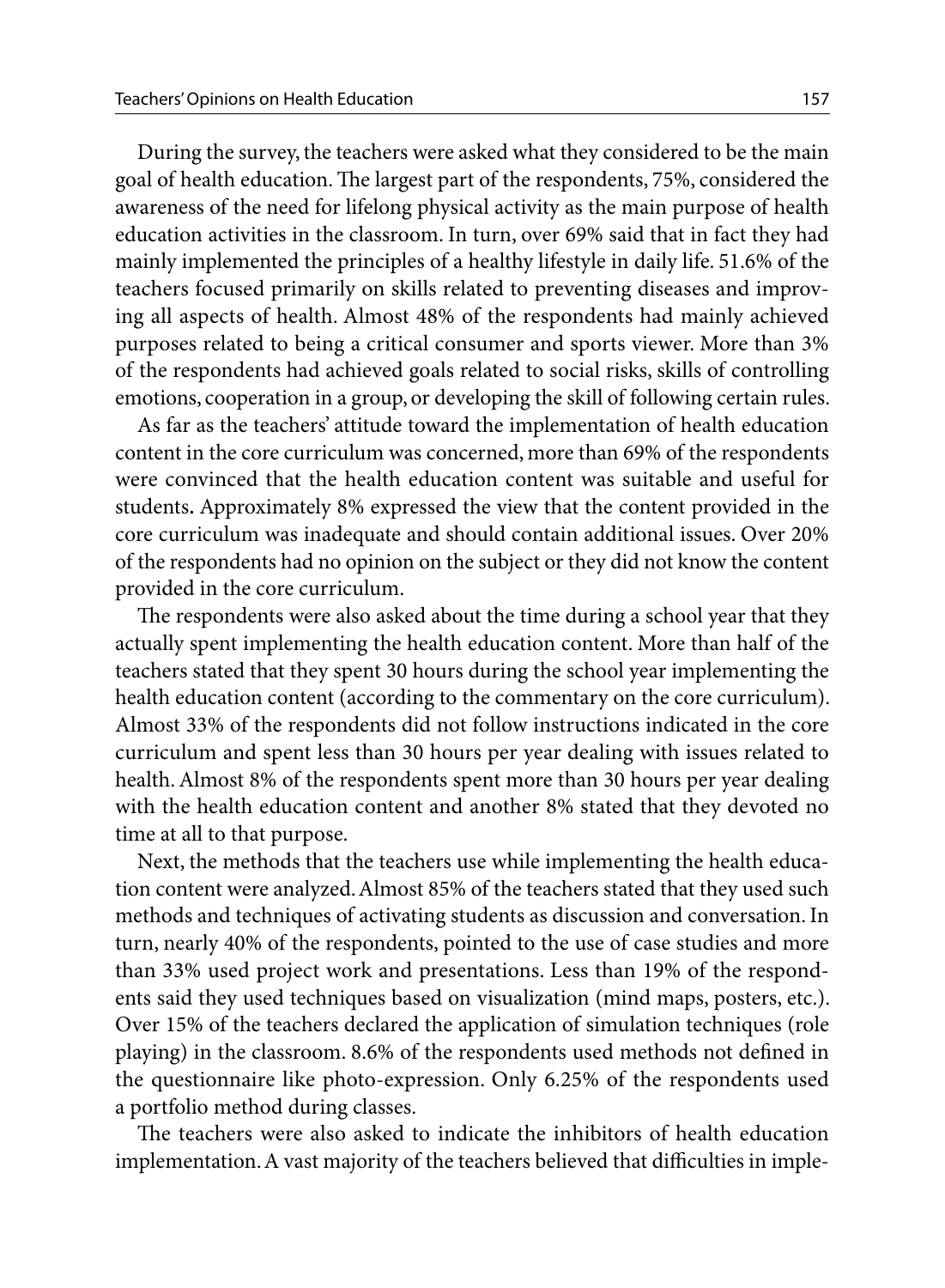menting health education stemmed from psychological determinants of students or no interest in health behaviours in their family home. Over 36% believed that difficulties in implementing health education resulted from a lack of adequate financial resources for this purpose. 25% of the respondents considered insufficient competences or weak commitment of teachers as the reasons for difficulties. The lowest percentage of the respondents thought that school managers and Boards of Education were responsible for failure in the implementation of health education.

The research also took into account the teachers' opinions on their expertise to carry out health education. Almost 48% of the teachers considered their skills and preparation as sufficient. A similar proportion of the respondents (46%) stated that their skills and preparation for implementing health education should be better. A little over 3% of the respondents considered themselves unprepared to carry out health education lessons and the same percentage had no opinion on this issue.

Finally, the teachers were asked whether they would like to improve their qualifications concerning health education. More than 41% of the respondents would be willing to take training in school. 34.4% of the teachers declared their willingness to take a 30-hour course. Almost 12% of the respondents expressed a desire to undertake postgraduate studies, and almost 8% – a 100-hour-course. 1.6% declared that they would like to enrol in an undergraduate course. More than 3% of the respondents were unwilling to take any activities to increase their qualifications.

## **Discussion**

The guidelines of the Ministry concerning health education reflect a holistic approach to health-related issues and fully meet educational needs of students. However, some concerns include the manner in which education objectives are to be achieved and content is to be conveyed by the teachers of physical education.

The conducted survey allowed for identifying gaps in school-based health education implementation in Polish educational conditions. As revealed, 1/5 of the respondents were not familiar with the issues of health education indicated in the core curriculum, or had no opinion on their usefulness or adequacy. Additionally, the physical education teachers marginalized issues related to psychosocial health; only 3% implemented such content during classes – the respondents mainly focused on physical activities. The gathered data are consistent with Muros Ruitz and Fernández-Balboa's (2005) research results, which showed that the knowledge and understanding of basic definitions and principles among the interviewed PE teachers in Spain were in many cases inadequate and inconsistent with the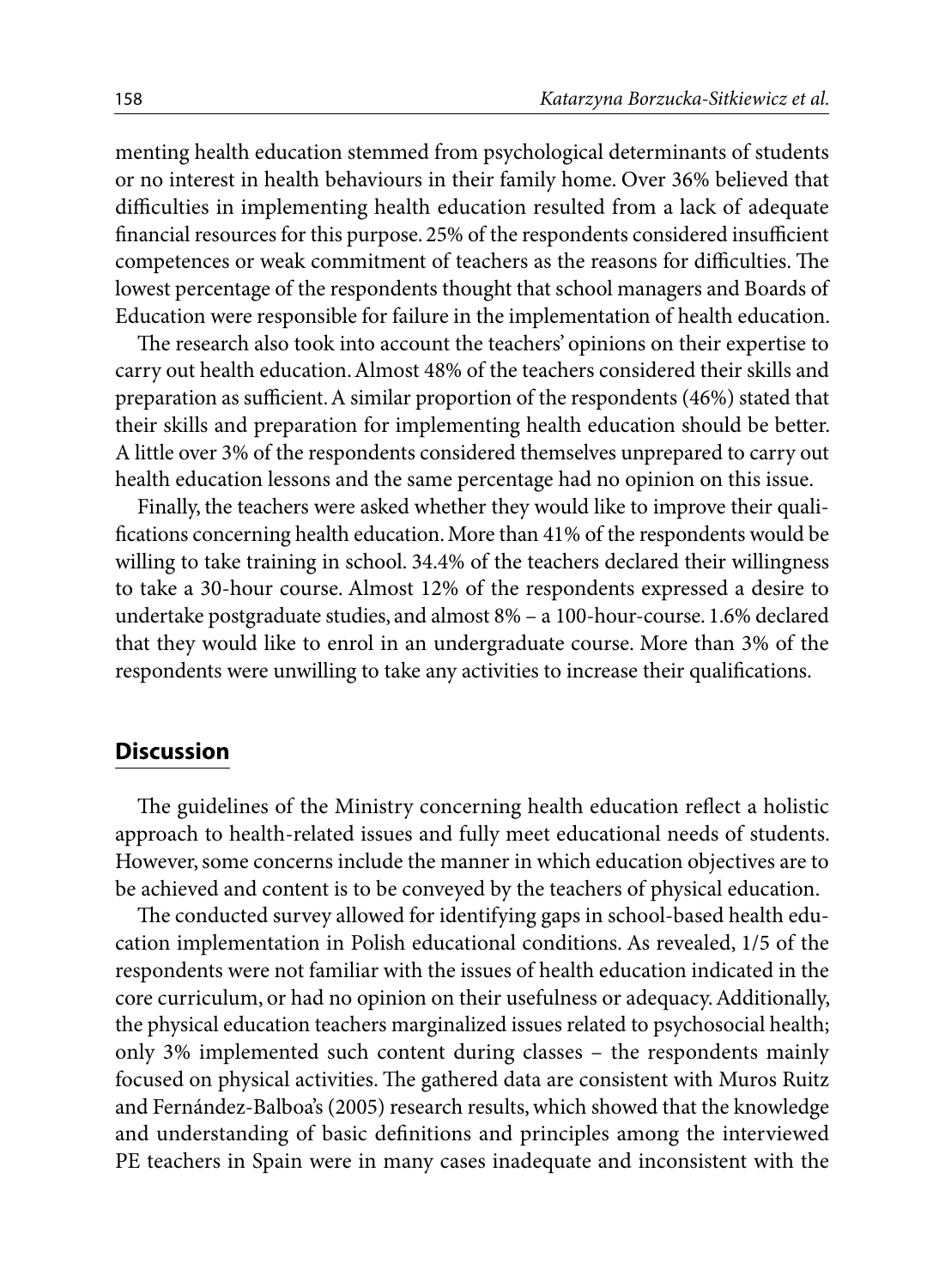literature. Likewise, while interviewing PE teachers in Norway, Dowling (2008; Dowling, Kårhus, 2011) found that their understanding of gender issues in PE was somewhat lacking, rooted in their biographies and common-sense understanding rather than being theoretically formed. The obtained data lead to the conclusion that among the teacher's competences mentioned in the first paragraph, knowledge is the primary one. As indicated by Santiago, Disch and Morales (2012), a prerequisite to be a competent and effective teacher is to have a strong knowledge of the subject matter taught. Teachers' content knowledge affects their pedagogical approach and influences their teaching processes as well as their confidence in teaching the subject matter.

The conducted research also showed that over 40% of the teachers did not spend the amount of time required in the core curriculum implementing the content of health education. Nevertheless, only 1/4 of the teachers surveyed considered their lack of competence and appropriate involvement as the reasons for failure in the implementation of health education, the majority of the respondents blamed students and their parents for such a situation. In this context, it is worth referring to Koeppel, Stylianou and Hodges Kulinna's (2014) research, which showed that when teachers have significant teacher preparation on a specific curricular model, perpetual professional development opportunities and administrative support, curricular models are taught with higher fidelity levels.

As far as the methods of implementation were concerned, discussion and conversation were the most frequently applied ones by the teachers interviewed. Typical activating methods were used only by 1/3 of the respondents. Only 48% of the respondents thought they had substantial qualifications for carrying out health education lessons. Fortunately, the vast majority of the teachers expressed willingness to improve their qualifications in the field of health education. However, most of them would be interested in training organized in school or a short-term course. About 3% of the teachers were not interested in the development of their qualifications in any form.

Thus, it can be concluded that the conducted research revealed the malfunction of a regulation existing in Poland since 2008 assuming the implementation of health education by physical education teachers. The study proved that contemporary solutions concerning school-based health education required changes, which should be started with more thorough training of future teachers. It has been scientifically proven that staff commitment plays a crucial role in health education implementation and the success of this initiative largely depends on their contribution and their capacity to do it properly (Jourdan, Samdal, Diagne et al., 2008). Therefore, it seems to be important to implement systemic changes in physical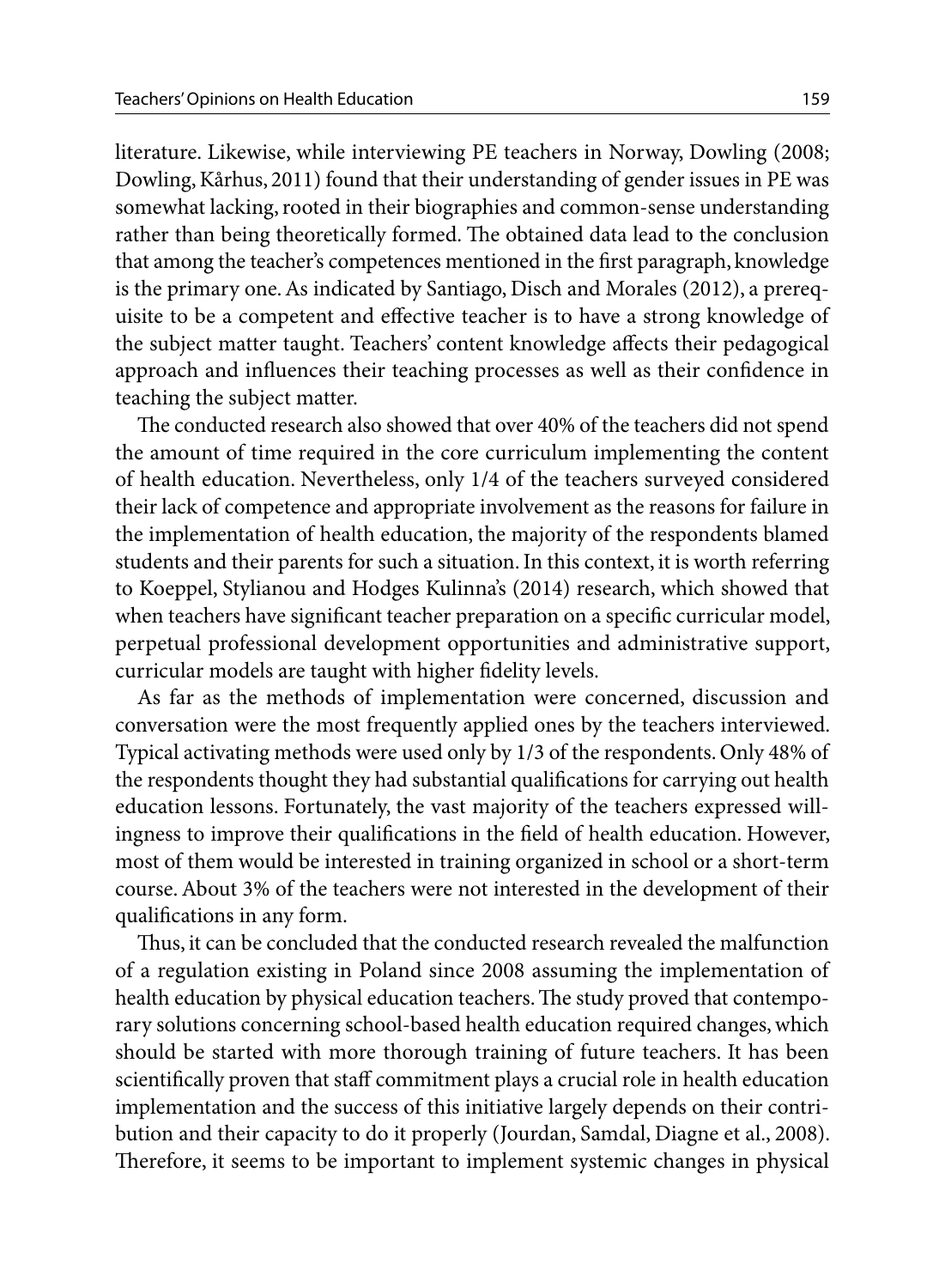education teachers' training in Poland, since solutions similar to the Polish ones are successfully realized in many different countries. In many European counties the training that PE teachers receive is compulsory and comprehensive to provide them with sufficient knowledge and skills. In most cases, countries have general strategies, which include continuing professional development (CPD) courses designed for all teachers. In turn, in several countries, different forms of CPD focusing on physical education are available to specialist teachers, but also to generalists who want to improve their skills in the subject. Some countries report that they have CPD courses targeted specifically at teachers of physical education. They are aimed at improving the quality of teaching and learning processes, updating the skills of teachers and introducing them to new techniques and trends in the methodology of teaching physical education at school. Special emphasis should be laid on Cyprus and Turkey, which provide compulsory CPD for physical education teachers on a regular basis. In Cyprus, nationwide seminars and CPD courses are held twice a year, along with annual two-day CPD training between school semesters. In Turkey, CPD programmes are usually organized at the beginning of each semester (European Commission, 2013).

As pointed out by Yager and O'Dea (2008), "in Australia and other Western countries, health and physical education teachers provide children and adolescents with information, teach skills and shape beliefs about and attitudes towards many health topics including nutrition, puberty, prevention of lifestyle diseases, movement skills, drug education, sex education, self-concept, road safety and mental health". It is essential for Polish physical education teachers to be trained in implementing the same content.

#### **References**

- Antonovsky, A. (1987). *Unravelling the Mystery of Health. How People Manage Stress and Stay Well.* San Francisco: Jossey-Bass.
- Australian Curriculum, Assessment and Reporting Authority (2012).The Shape of the Australian Curriculum: Health and Physical Education. Available at http://www.acara. edu.au/curriculum/learning\_areas/hpe.html (accessed 13 November 2015).
- Dowling, F. (2008) Getting in touch with our feeling: the emotional geographies of gender relations in PETE. *Sport, Education and Society*, 13 (3): 247–266.
- Dowling, F., Kårhus, S. (2011). An analysis of the ideological work of the discourses of 'fair play' and moral education in perpetuating inequitable gender practices n PETE. *Physical Education and Spot Pedagogy*, 16(2): 197-211.
- Erbas, M.K. (2013). Determination of physical education teachers' educational beliefs. International Journal of Academic Research, 5(5): 386–392.